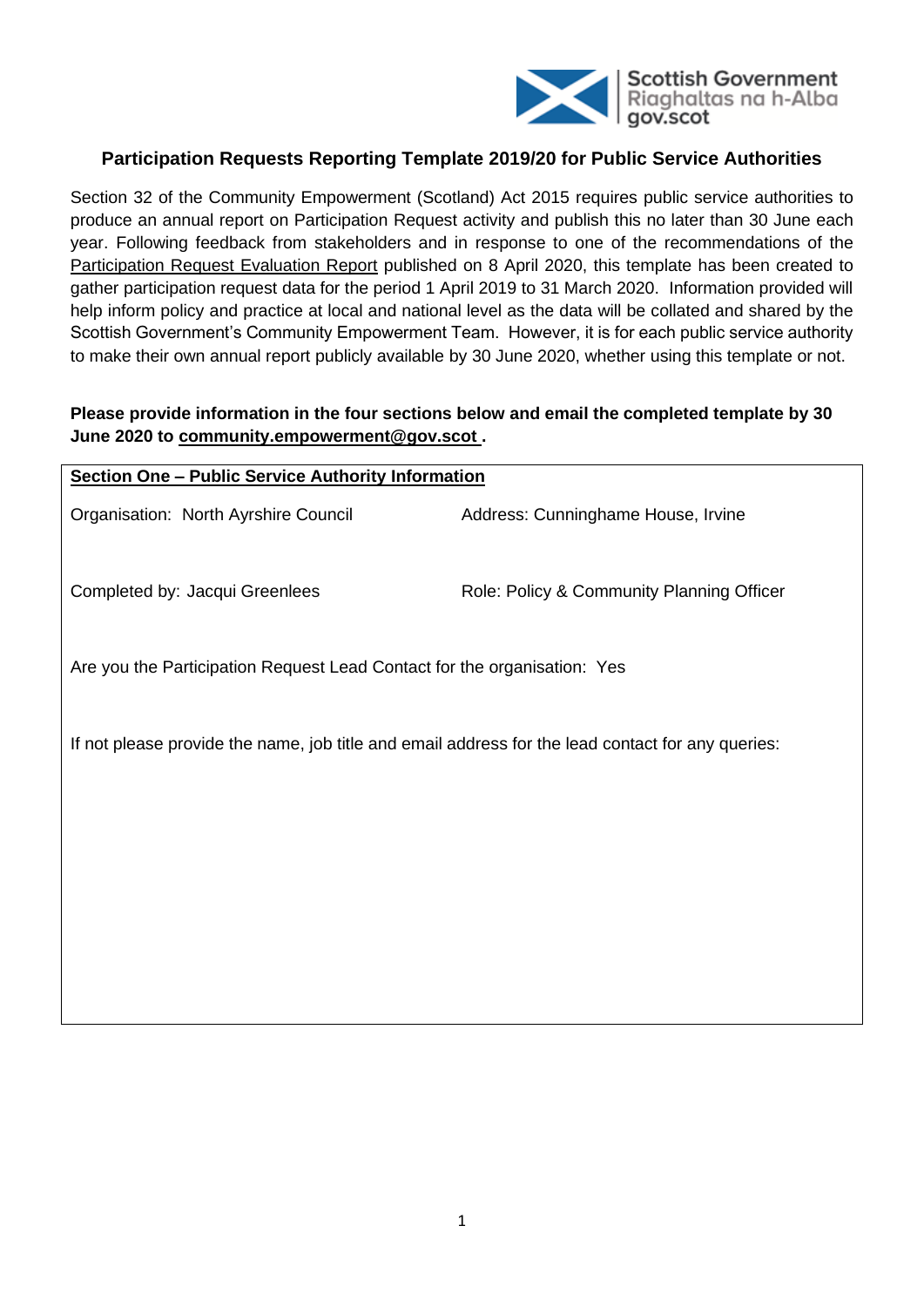# **Section 2: Participation Request Data in 2019/20**

**Please complete following overview table:**

| Total<br><b>Applications</b><br><b>Received in</b><br>2019/20 | Number of<br>validated<br>applications<br>in 2019/20 | <b>Number of</b><br>applications<br>agreed in<br>2019/20 | Number of<br>applications<br>refused in<br>2019/20 | <b>Number</b><br>received in<br>2019/20 and<br>yet to be<br>determined | <b>Number</b><br>received prior<br>to 2019/20 and<br>yet to be<br>determined |
|---------------------------------------------------------------|------------------------------------------------------|----------------------------------------------------------|----------------------------------------------------|------------------------------------------------------------------------|------------------------------------------------------------------------------|
| 3                                                             |                                                      | 3                                                        | O                                                  | 0                                                                      | O                                                                            |

2.1 Please provide details of Participation Requests received in 2019/20 which resulted in changes to public services provided by or on behalf of your public service authority and tell us about those changes:

| Name of Community<br><b>Participation Body</b>     | Was the<br>Participation<br>Request<br>successful?<br>(Y/N) | Previous way of working                                                                                                                              | Way of working following<br>changes                                                                                                                                                                                                                                                                         |
|----------------------------------------------------|-------------------------------------------------------------|------------------------------------------------------------------------------------------------------------------------------------------------------|-------------------------------------------------------------------------------------------------------------------------------------------------------------------------------------------------------------------------------------------------------------------------------------------------------------|
| <b>Beith Community Development</b><br>Trust (BCDT) | Y                                                           | Lochshore development<br>began taking place after<br>engagement with the<br>community, however BCDT<br>wished to be more involved<br>in the process. | Set up the Lochshore<br>Development Group to act as a<br>steering group for the masterplan<br>proposals at Lochshore. BDCT<br>were invited to join this group<br>and they attended the first<br>meeting. The service also<br>provided direct updates to BCDT<br>on progress.                                |
| <b>Stevenson Community Council</b>                 | Y                                                           | Ayrshire Growth Deal funding<br>agreed for the development<br>and regeneration of The<br>Great Harbour, at Irvine<br>Harbourside and Ardeer,         | Met group initially to discuss the<br>PR and provide information on<br>current status of plans, however<br>no formal actions have been<br>agreed for Ardeer so no formal<br>process could be agreed.<br>Ongoing contact has been<br>agreed with the group as and<br>when plans for Ardeer are<br>developed. |
| Ardeer F.R.I.E.N.D. S                              | Y                                                           | Ayrshire Growth Deal funding<br>agreed for the development<br>and regeneration of The<br>Great Harbour, at Irvine<br>Harbourside and Ardeer,         | Met group initially to discuss the<br>PR and provide information on<br>current status of plans, however<br>no formal actions have been<br>agreed for Ardeer so no formal<br>process could be agreed.<br>Ongoing contact has been<br>agreed with the group as and<br>when plans for Ardeer are<br>developed. |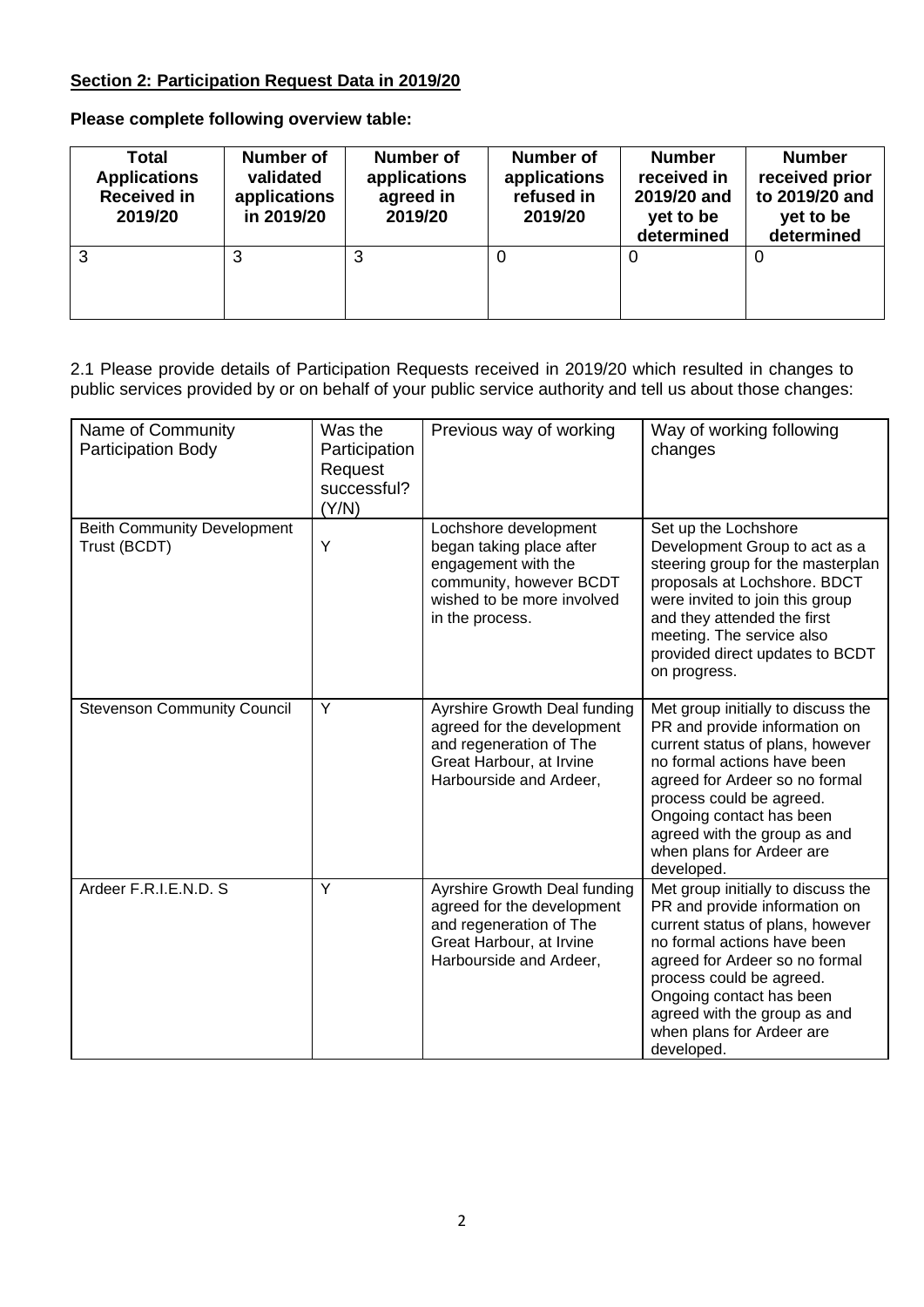2.2 Please use this space to provide any further comments relating to the above data, such as describing the **outcome improvement process** and how the community participation body was involved in it, or details of any wider benefits, such as improved community engagement and ongoing participation.

- **Lochshore:** Set up the Lochshore Development Group to act as a steering group for the masterplan proposals at Lochshore. This is comprised of approx. 18-20 community/ business organisations from the local area. It is chaired by Cllr. John Bell and administered and attended by the Connected Communities Team. 3 meetings of this group took place during summer 2019, and prior to submitting the bid to RCGF for funding for the Garnock Visitor & Community Hub in October 2019. BDCT were invited to join this group and they attended the first meeting. Further meetings took place late 2019/ early 2020. Regular updates have been given to the community via Community Councils or via this Lochshore Development Group. Covid-19 has prevented the group meeting during the period March- present, a virtual meeting of the group is proposed for 3rd September 2020.
- **Ardeer**: Both groups that submitted a PR to be involved in Growth Deal plans for Ardeer were met and current stratus of the deal was discussed. However, no plans have been taken forward for Ardeer yet so no OIP could be agreed. It was agreed that ongoing communication with each group would be established around Ardeer and this has been taking place regularly. A piece of work has no been commissioned to look at master planning for the area, and both groups have been notified and will be kept in the loop and involved in the process when possible.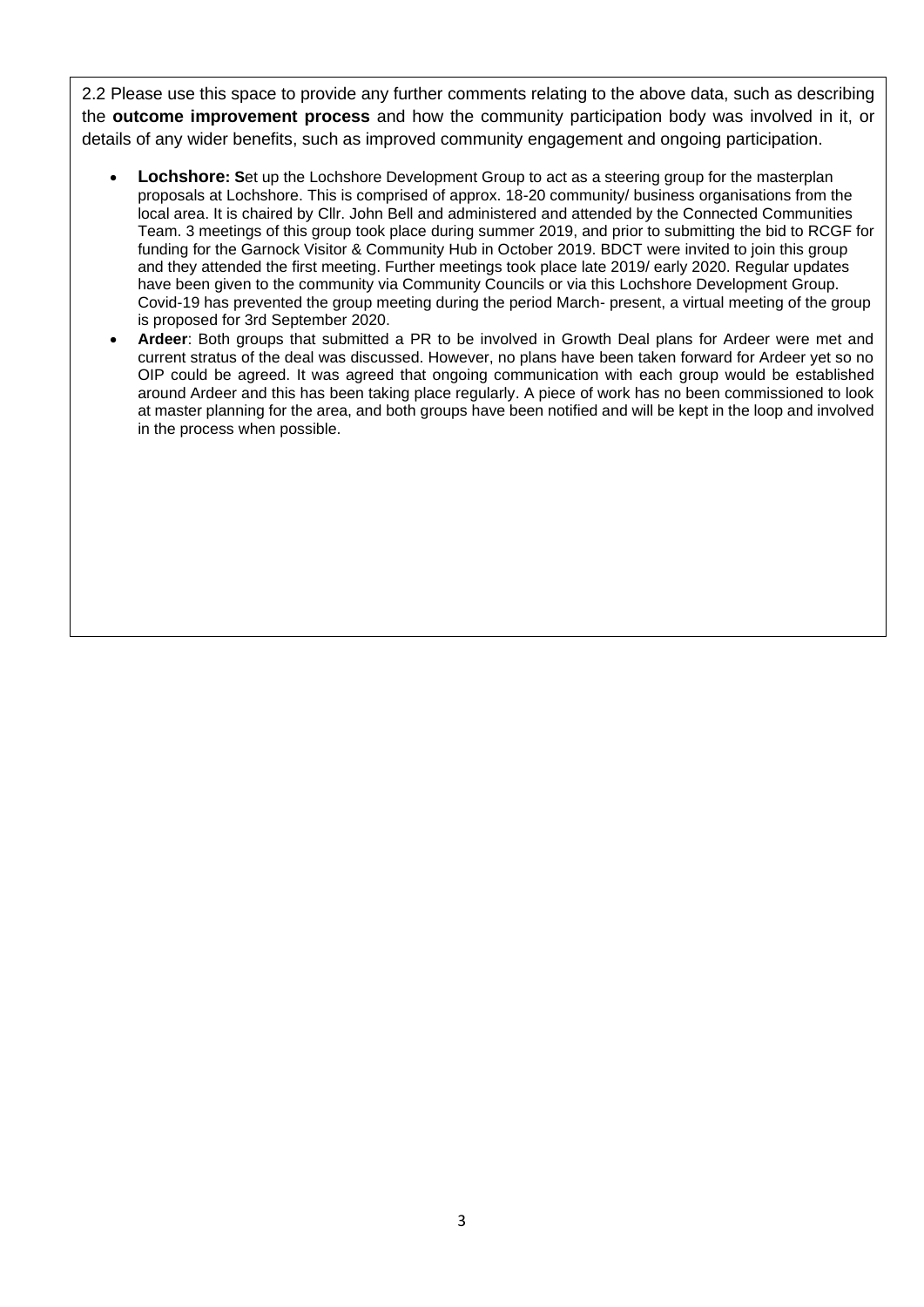# **Section Three – Partnership Working & Promotion of Participation Requests**

3.1 Please provide details of any engagement with support organisations such as local Third Sector Interfaces and public sector Community Learning and Development staff or national organisations such as the Scottish Community Development Centre.

*For example has any new practices to support Participation Requests been developed from working with other bodies, or any learning gained?* 

Community Empowerment training for the community has been developed which includes participation requests jointly with the council's Capacity and Empowerment Officer. This draws on training from a number of national orgs including SCDC.

3.2 Please provide details of action taken to promote the use of Participation Requests or support Community Participation Bodies in making a Participation Request.

*For example this could include: Support before making a request, such as to determine whether a participation request is the most appropriate route; - Support to make the request such as assist groups to complete forms, or identify appropriate outcomes; and/or Support to take part effectively in outcome improvement processes.*

Participation Requests are included in both our Community Planning and Community Empowerment training courses which are open to all staff, partners and community representatives.

A simple flowchart for use by community groups has been developed that covers the process of submitting and completing a request, alongside the more detailed North Ayrshire guidance document. Both are available on our Community Planning website.

3.3 Please let us know what actions you have been taking to ensure that your processes are inclusive.

*For example, this could include accessible information and other support, which enable wider use of participation requests by all population groups including those with protected characteristics.*

As above, PR flowchart diagrams have been created in addition to longer form guidance to provide an easy to read visual of the process for groups.

3.4 Please outline any plans you have to continue involving local people and local groups in outcome improvement processes as a result of your Participation Request policies.

Updates have been given on Participation Requests to relevant Community Councils as well as through public training and on the CPP and Council websites.